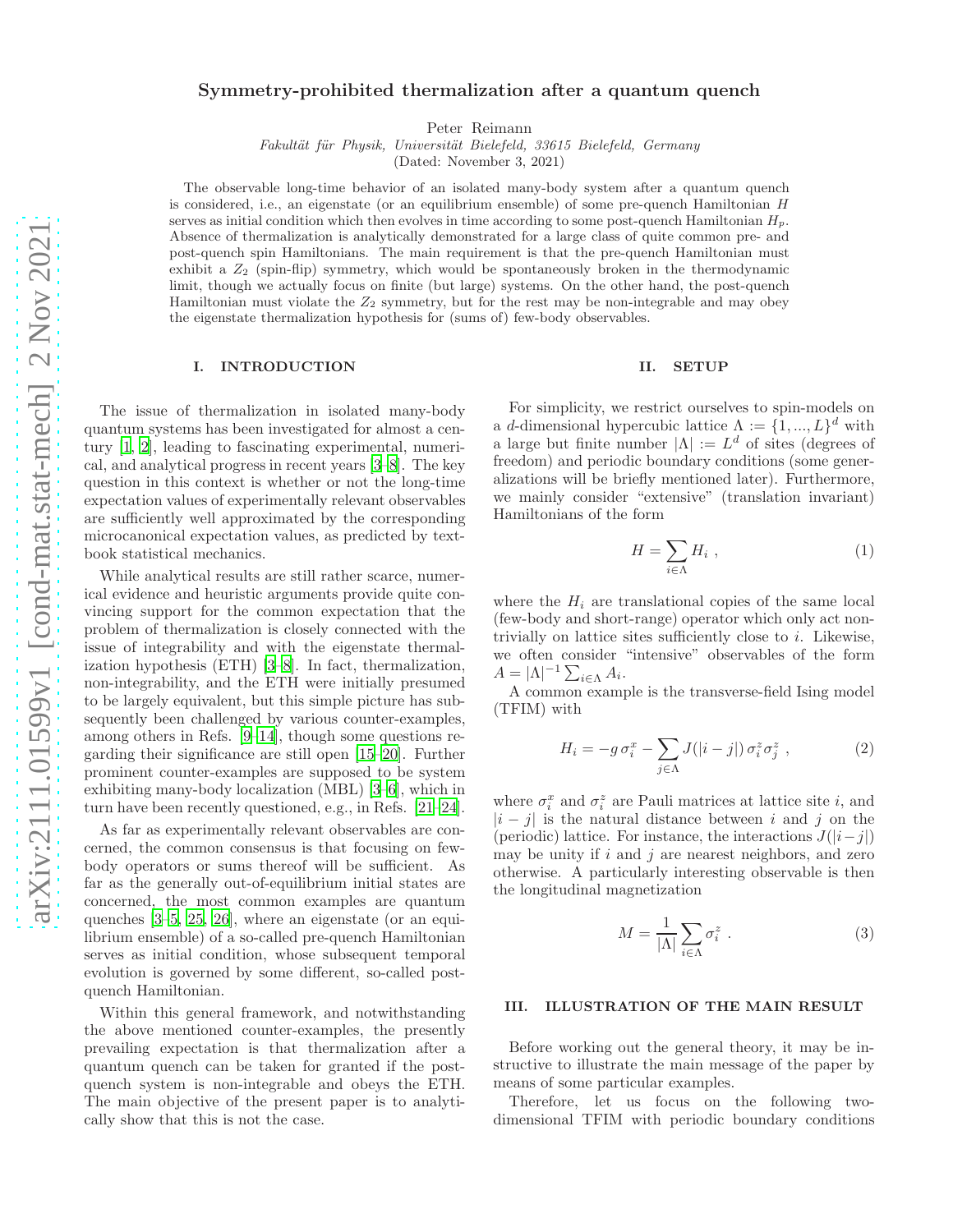and nearest neighbor interactions,

<span id="page-1-0"></span>
$$
H = -\sum_{\langle ij \rangle} \sigma_i^z \sigma_j^z - g \sum_{i \in \Lambda} \sigma_i^x , \qquad (4)
$$

where the first sum is over all nearest-neighbor sites on the two-dimensional (periodically closed) square lattice  $Λ$ . It is well-known that for *q*-values in the range  $0 <$  $g < g_c \simeq 0.304$  this model is non-integrable and exhibits a phase transition (spontaneous symmetry breaking) in the thermodynamic limit  $L \to \infty$  [\[27\]](#page-6-14). Put differently, in the canonical ensemble the order parameter [\(3\)](#page-0-0) vanishes above some critical temperature  $T_c > 0$  (which depends on g), and assumes a finite value below  $T_c$ .

Returning to arbitrarily large but finite system sizes L, let us now choose an eigenstate of such a pre-quench Hamiltonian [\(4\)](#page-1-0) (with  $0 < g < g_c$ ) as initial condition, which then evolves in time according to a post-quench Hamiltonian (on the same two-dimensional lattice  $\Lambda$ ) of the general from

<span id="page-1-1"></span>
$$
H_p = H_s + \lambda \sum_{i \in \Lambda} \sigma_i^z \t{,} \t(5)
$$

$$
H_s := -\sum_{\langle ij \rangle} \left( J_x \sigma_i^x \sigma_j^x + J_y \sigma_i^y \sigma_j^y + J_z \sigma_i^y \sigma_j^y \right) - h \sum_{i \in \Lambda} \sigma_i^x, (6)
$$

with largely arbitrary parameters  $\lambda$ ,  $J_{x,y,x}$ , and  $h$ , except that  $\lambda$  must be non-zero. In particular,  $H_s$  may be (but need not be) equal to the pre-quench Hamiltonian [\(4\)](#page-1-0), while the last term in [\(5\)](#page-1-1) (with  $\lambda \neq 0$ ) is known to exclude any phase transition for the post-quench system. Moreover, many Hamiltonians of the general form [\(5\)](#page-1-1), [\(6\)](#page-1-1) are known or expected to be non-integrable and to obey the ETH [\[3](#page-6-2)[–5,](#page-6-11) [25–](#page-6-12)[27\]](#page-6-14).

The main result of the present paper is the analytical prediction that in any such post-quench system there exists a large number of pre-quench eigenstates which do not exhibit thermalization after an initial quantum quench as described above.

## <span id="page-1-6"></span>IV. PRE-QUENCH SYSTEMS

On top of the assumptions around Eq. [\(1\)](#page-0-1), the prequench Hamiltonian  $H$  is required to exhibit a so-called spin-flip (or  $Z_2$ ) symmetry.

Let us first exemplify the general idea for the TFIM in [\(1\)](#page-0-1)-[\(3\)](#page-0-0): One readily verifies that the Pauli matrices  $\sigma_i^a$  are, for any  $a \in \{x, y, z\}$  and  $i \in \Lambda$ , unitary operators, satisfying  $\sigma_i^x \sigma_i^z = -\sigma_i^z \sigma_i^x$ . It follows that also  $U := \prod_{i \in \Lambda} \sigma_i^x$  is a unitary operator, satisfying  $U\sigma_i^z = -\sigma_i^z U$  and  $U\sigma_i^x = \sigma_i^x U$  for any  $i \in \Lambda$ . With  $(1)-(3)$  $(1)-(3)$  $(1)-(3)$  this implies

<span id="page-1-2"></span>
$$
UH = HU , \t\t(7)
$$

$$
UM = -MU. \tag{8}
$$

The extension to more general models in terms of spinoperators  $S_i^a$  is straightforward, well-known, and therefore only briefly sketched: Each summand contributing

to  $H$  now must consist of a product of factors of the form  $S_i^a$  with  $a \in \{x, y, z\}$  and  $i \in \Lambda$ , so that the number of factors with the property  $a \in \{y, z\}$  is even. For instance, in the TFIM from  $(1)$ ,  $(2)$  these products are of the form  $S_i^x$  and  $S_i^z S_j^z$  with  $S_i^a = \hbar \sigma_i^a/2$ . Analogously, M may for the moment be any operator with the following property: Each summand contributing to M must consist of a product of factors  $S_i^a$  so that the number of factors with the property  $a \in \{y, z\}$  is odd, as exemplified by [\(3\)](#page-0-0). Defining  $S^x := \sum_{i \in \Lambda} S_i^x$  and  $U := \exp\{i\pi S^x/\hbar\}$  implies again that  $U$  is unitary, and by exploiting the Hadamard lemma of the Baker-Campbell-Hausdorff formula one recovers again the key symmetries [\(7\)](#page-1-2) and [\(8\)](#page-1-2).

Since  $H$  and  $U$  commute (see [\(7\)](#page-1-2)), there exists a common set of eigenvectors  $|n\rangle$ , and since U is unitary, all its eigenvalues are of unit modulus. It follows that  $\langle n|U^{\dagger}MU|n\rangle = \langle n|M|n\rangle$ , while [\(8\)](#page-1-2) implies  $\langle n|U^{\dagger}MU|n\rangle = -\langle n|M|n\rangle$ , hence

<span id="page-1-3"></span>
$$
\langle n|M|n\rangle = 0\tag{9}
$$

for all  $|n\rangle$ . Likewise,  $\langle n|HM|n\rangle$  can be identified with  $\langle n|U^{\dagger}HMU|n\rangle$ , implying with [\(7\)](#page-1-2) and [\(8\)](#page-1-2) that [\[28\]](#page-6-15)

<span id="page-1-5"></span>
$$
\langle n|HM|n\rangle = 0\tag{10}
$$

for all pre-quench eigenstates  $|n\rangle$ .

Denoting by  $E_n$  the corresponding eigenvalues of H and by  $\rho_{\beta} := Z^{-1} e^{-\beta H}$  with  $Z := \text{Tr} \{e^{-\beta H}\}\$  the canonical ensemble, the expectation value  $\text{Tr}\{\rho_\beta M\}$  can be rewritten as  $\sum_n p_n \langle n | M | n \rangle$  with  $p_n := Z^{-1} e^{-\beta E_n}$ . Eq. [\(9\)](#page-1-3) thus implies  $\text{Tr}\{\rho_\beta M\}=0$ , hence the variance of M in the canonical ensemble takes the form

<span id="page-1-4"></span>
$$
\sigma_{M,\beta,L}^2 := \text{Tr}\{\rho_\beta M^2\} = \sum_n p_n \langle n | M^2 | n \rangle . \qquad (11)
$$

It is known (see below) or intuitively expected that for many of the above specified spin-lattice models there exists some suitable  $M$ , for which the variance in  $(11)$  converges in the thermodynamic limit to a non-vanishing value  $\sigma_{M,\beta}^2 := \lim_{L \to \infty} \sigma_{M,\beta,L}^2$  below some critical temperature  $\beta_c^{-1} > 0$ . In this context, M is then commonly referred to as order parameter, the variance in [\(11\)](#page-1-4) as its thermal fluctuations, and their finite value for large L as long-range order, announcing a phase transition via spontaneous symmetry breaking (SSB) in the thermodynamic limit. Here, we adopt these standard notions without recapitulating the well-known underlying physics, since we are actually only interested in the fact that  $\sigma_{M,\beta,L}^2 \simeq \sigma_{M,\beta}^2 > 0$  for sufficiently large (but finite) L if  $\beta > \beta_c$ .

Indeed, such a behavior of  $\sigma_{M,\beta,L}^2$  has been rigorously derived for a considerable variety of short-range spinlattice models in  $d \geq 2$  dimensions, quite often with an order parameter M which is identical or similar to the magnetization in [\(3\)](#page-0-0), see e.g. Refs. [\[29](#page-6-16)[–36\]](#page-7-0) and further references therein. Incidentally, these rigorous results also cover various generalizations of the model class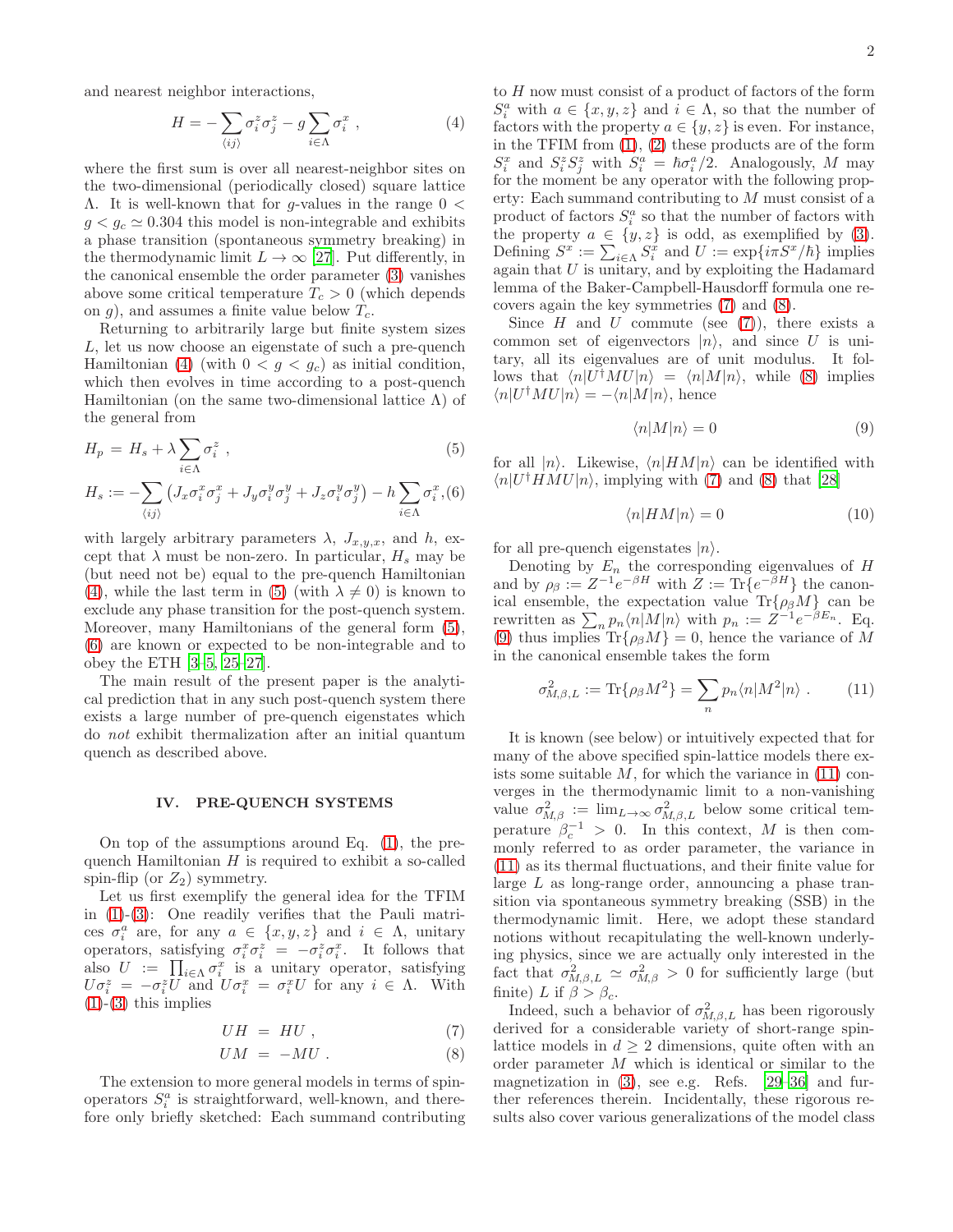specified around [\(1\)](#page-0-1), including natural instead of periodic boundary conditions, other lattice geometries, onedimensional models with long-range interactions, and lattice-gas instead of spin models.

Eq. [\(11\)](#page-1-4) implies that  $\langle n|M^2|n\rangle \geq \sigma_{M,\beta}^2/2$  for at least one eigenstate  $|n\rangle$ , given L is sufficiently large and  $\beta > \beta_c$ . Focusing on  $\beta \to \infty$ , this pertains, in particular, to the ground state of  $H$  (or at least to one of them in case of degeneracy). More generally, it seems reasonable to expect that there actually exist many eigenstates  $|n\rangle$  for which  $\langle n|M^2|n\rangle$  exceeds some suitable threshold, for instance  $\sigma_{M,\beta}^2/2$ . The straightforward but somewhat tedious verification of this expectation is worked out in the Appendix, showing that the number of those eigenstates is actually exponentially large in L. Numerically, this issue is at (or even beyond) current feasibility limits [\[27,](#page-6-14) [37,](#page-7-1) [38\]](#page-7-2). In particular, the sophisticated numerical explorations in Ref. [\[38\]](#page-7-2) suggest that our above expectation may actually apply even to *all* eigenstates  $|n\rangle$  with sufficiently low energies, e.g.,  $E_n < \text{Tr}\{\rho_\beta H\}$  for some  $\beta > \beta_c$ . Analytically, the same conclusion can also be recovered under the assumption that the diagonal matrix elements  $\langle n|M^2|n\rangle$  obey the ETH [\[38\]](#page-7-2).

## V. POST-QUENCH SYSTEMS

As announced in the introduction, we focus on the most common quantum quench scenario, where the initial condition  $|\psi(0)\rangle$  is given by an eigenstate  $|n\rangle$  of the pre-quench Hamiltonian  $H$ , while the actual dynamics  $|\psi(t)\rangle = e^{-iH_pt/\hbar}|n\rangle$  is governed by a different, post-quench Hamiltonian  $H_p$  [\[3](#page-6-2)-5, [25](#page-6-12), [26](#page-6-13)]. In particular, we are not interested in the thermalization of the pre-quench system. Moreover, we restrict ourselves to initial states  $|n\rangle$  for which  $\langle n|M^2|n\rangle$  exceeds some Lindependent threshold value  $\mu$ , for instance  $\mu = \sigma_{M,\beta}^2/2$ (see above). Finally, instead of a pre-quench eigenstate we will also consider initial conditions in the form of a pre-quench equilibrium ensemble.

As exemplified by [\(5\)](#page-1-1) and [\(6\)](#page-1-1), the post-quench Hamiltonian is required to be of the form

<span id="page-2-1"></span>
$$
H_p = H_s + \lambda V \t{,} \t(12)
$$

where  $H_s$  is of the same general structure as the Hamiltonians discussed around Eqs. [\(1\)](#page-0-1) and [\(7\)](#page-1-2), and thus obeys again symmetry relations (hence the index "s") analogous to [\(7\)](#page-1-2) and [\(10\)](#page-1-5), i.e. [\[28](#page-6-15)],

<span id="page-2-0"></span>
$$
\langle n|H_s M|n\rangle = 0. \tag{13}
$$

Furthermore,  $\lambda$  must be non-zero and *L*-independent, while V is required to be of the form

<span id="page-2-2"></span>
$$
V = |\Lambda| M \t{,} \t(14)
$$

where  $M$  is the order parameter of the pre-quench system H. Hence, V is usually an extensive quantity, as for instance in  $(3)$  and  $(5)$ .

In general,  $H_s$  may but need not agree with the prequench Hamiltonian H. In particular, and as exem-pliefied by [\(5\)](#page-1-1) and [\(6\)](#page-1-1),  $H_s$  may be a Heisenberg-type model [\[39](#page-7-3)], possibly with some anisotropy (e.g. XXZ- or XY-models) and/or next-nearest-neighbor interactions etc. Moreover,  $H_s$  may for instance contain – similarly as in [\(6\)](#page-1-1) – a contribution proportional to  $\sum_{i \in \Lambda} S_i^x$ . In fact, since only the property [\(13\)](#page-2-0) will actually be needed below, the post-quench system may even exhibit some disorder, possibly giving rise to MBL.

Importantly, the perturbation  $V$  in  $(12)$  breaks the symmetry of the unperturbed  $H_s$ . Hence, the postquench system  $H_p$  generically does not exhibit long-range order, and no SSB and phase transitions will occur in the thermodynamic limit.

Furthermore, for many of the above specified examples, the Hamiltonian  $H_p$  is commonly expected to be non-integrable and to obey the ETH [\[3](#page-6-2)[–5,](#page-6-11) [25–](#page-6-12)[27,](#page-6-14) [37,](#page-7-1) [38\]](#page-7-2), though rigorous proofs are usually not available, and even the precise meaning of "integrability" is still not entirely clear [\[3](#page-6-2), [4](#page-6-17)]. Since these issues are not at the focus of our present paper, we tacitly take for grated those commonly expected properties.

### VI. NON-THERMALIZATION

In a first step, the essential arguments are worked out in case the initial condition is given by an eigenstate  $|n\rangle$  of the pre-quench Hamiltonian. Then, the modifications for initial conditions in the form of a canonical or microcanonical pre-quench equilibrium ensemble are addressed. Finally, additional details and physical arguments are provided, for simplicity focusing again on pre-quench eigenstates.

#### <span id="page-2-8"></span>A. Pre-quench eigenstates

Eqs. [\(9\)](#page-1-3), [\(12\)](#page-2-1), and [\(14\)](#page-2-2) imply

<span id="page-2-3"></span>
$$
\langle n|H_p|n\rangle = \langle n|H_s|n\rangle . \qquad (15)
$$

Furthermore, we can conclude from Eqs.  $(12)-(14)$  $(12)-(14)$  that

<span id="page-2-4"></span>
$$
\langle n|H_p^2|n\rangle = \langle n|H_s^2|n\rangle + \lambda^2 \langle n|V^2|n\rangle . \qquad (16)
$$

Combining [\(15\)](#page-2-3) and [\(16\)](#page-2-4) yields

<span id="page-2-5"></span>
$$
\sigma_{p,n}^2 = \sigma_{s,n}^2 + \lambda^2 \langle n|V^2|n\rangle \;, \tag{17}
$$

$$
\sigma_{p,n}^2 := \langle n | H_p^2 | n \rangle - \langle n | H_p | n \rangle^2 , \qquad (18)
$$

$$
\sigma_{s,n}^2 := \langle n | H_s^2 | n \rangle - \langle n | H_s | n \rangle^2 . \tag{19}
$$

Observing [\(14\)](#page-2-2) and  $\sigma_{s,n}^2 \geq 0$ , we thus obtain

<span id="page-2-7"></span>
$$
\sigma_{p,n}^2 \ge |\Lambda|^2 \lambda^2 \langle n | M^2 | n \rangle . \tag{20}
$$

As detailed above [\(12\)](#page-2-1),  $\langle n|M^2|n\rangle$  is lower bounded by an L-independent constant on the order of  $\sigma_{M,\beta}^2$ , yielding

<span id="page-2-6"></span>
$$
\sigma_{p,n} \ge c \left| \Lambda \right| \,, \tag{21}
$$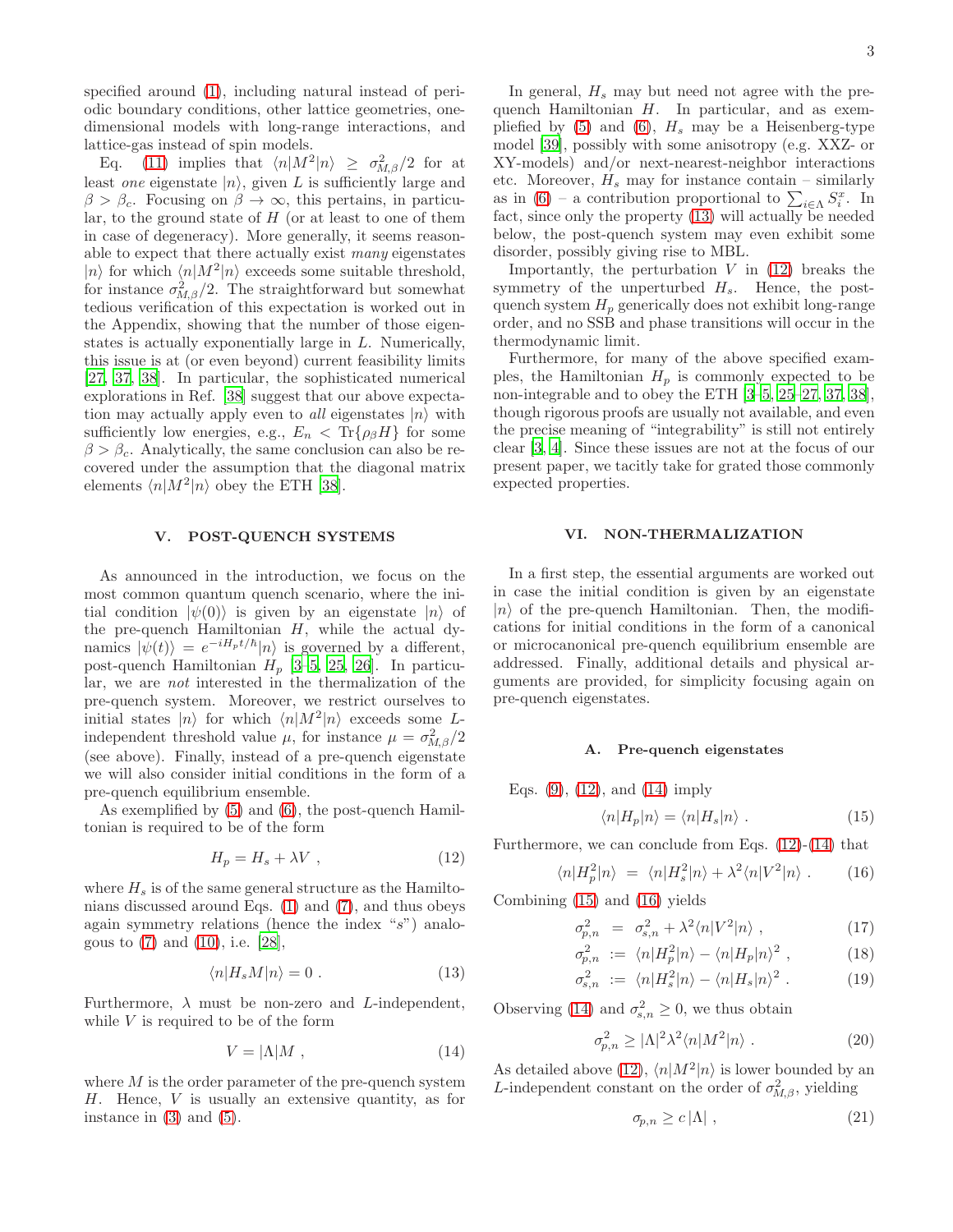where c is on the order of  $|\lambda|\sigma_{M,\beta}^2$  and independent of the system size  $|\Lambda|$ .

A well-established prerequisite for thermalization is that the system's energy distribution must be sufficiently narrow, i.e., the energy spread must be small (subextensive) in comparison with the typical (extensive) system energies themselves [\[3,](#page-6-2) [4,](#page-6-17) [25](#page-6-12), [40](#page-7-4)[–44](#page-7-5)]. On the other hand, Eqs. [\(18\)](#page-2-5) and [\(21\)](#page-2-6) tell us that the energy spread (standard deviation)  $\sigma_{p,n}$  is (at least) extensive in the system size  $|\Lambda|$ . As a consequence, the system cannot exhibit thermalization.

Before expounding in more detail this very condensed line of reasoning, we next address some modifications of the considered initial states.

## B. Canonical and microcanonical pre-quench ensembles

Instead of a pre-quench eigenstate, let us now turn to initial conditions in the form of a canonical ensemble. As detailed above Eq. [\(11\)](#page-1-4), we are thus dealing with a mixed initial state (density operator) of the form

<span id="page-3-0"></span>
$$
\rho(0) = \rho_{\beta} = \sum_{n=1}^{N} p_n |n\rangle\langle n|
$$
\n(22)

with  $p_n := Z^{-1}e^{-\beta E_n}$ . Similarly as in [\(15\)](#page-2-3), the postquench energy expectation value

$$
\langle H_p \rangle := \text{Tr}\{\rho_\beta H_p\} \tag{23}
$$

thus satisfies the relations

$$
\langle H_p \rangle = \sum_{n=1}^{N} p_n \langle n | H_p | n \rangle = \sum_{n=1}^{N} p_n \langle n | H_s | n \rangle = \langle H_s \rangle . (24)
$$

Likewise, the corresponding second moment now takes, similarly in [\(16\)](#page-2-4), the form

$$
\langle H_p^2 \rangle = \langle H_s^2 \rangle + \lambda^2 \langle V^2 \rangle . \tag{25}
$$

Concerning the post-quench energy variance

$$
\sigma_p^2 := \langle H_p^2 \rangle - \langle H_p \rangle^2 \tag{26}
$$

we then can conclude, similarly as in  $(17)-(20)$  $(17)-(20)$  that

$$
\sigma_p^2 \ge |\Lambda|^2 \lambda^2 \langle M^2 \rangle \tag{27}
$$

and with [\(11\)](#page-1-4) that

$$
\sigma_p^2 \ge |\Lambda|^2 \lambda^2 \sigma_{M,\beta,L}^2 \tag{28}
$$

If the temperature  $\beta^{-1}$  of the canonical ensemble in [\(22\)](#page-3-0) is smaller than the critical temperature  $\beta_c^{-1}$  (see below [\(11\)](#page-1-4)), thermalization can thus again be ruled out analogously as below [\(21\)](#page-2-6).

Closely related to the discussion at the end of Sec. [IV](#page-1-6) we remark that the usually expected equivalence of ensembles has not been rigorously proven until now for systems which exhibit long-range order [\[45](#page-7-6)[–47\]](#page-7-7). Yet it seems reasonable to expect that, at least qualitatively, the mere existence of long-range order would also be recovered in the microcanonical ensemble in cases where it provably occurs in the canonical ensemble [\[29](#page-6-16)[–36\]](#page-7-0). If so, one can readily modify the above line of reasoning to shown nonthermalization also in cases where the initial condition  $\rho(0)$  is given by a microcanonical ensemble with a concomitant temperature which is smaller than  $\beta_c^{-1}$ .

## C. More detailed discussion

A more detailed version of the arguments at the end of Sec. [VI A](#page-2-8) is as follows: Denoting the eigenvalues and eigenvectors of  $H_p$  by  $\tilde{E}_n$  and  $|\tilde{n}\rangle$ , a projective measurement of the observable  $H_p$  yields the outcome  $\tilde{E}_n$  with probability  $\tilde{p}_n := |\langle \tilde{n} | \psi \rangle|^2$  for any given (normalized) system state  $|\psi\rangle$ . On the average over many repetitions of the measurement, the mean value is thus  $\sum_n \tilde{p}_n \tilde{E}_n =$  $\langle \psi | H_p | \psi \rangle$  and the second moment  $\sum_n \tilde{p}_n \tilde{E}_n^2 = \langle \psi | H_p^2 | \psi \rangle$ . Hence,  $\sigma_{p,n}^2$  in [\(18\)](#page-2-5) is the variance when repeatedly measuring the (post-quench) system energy  $H_p$  in the initial state  $|\psi(0)\rangle = |n\rangle$  of the post-quench dynamics. But since the energy is a conserved quantity,  $\sigma_{p,n}^2$  is at the same time the energy variance for any later system state  $|\psi(t)\rangle.$ 

Accordingly, the energy spread (standard deviation) is given by  $\sigma_{p,n}$  for all times t and thus also in the long-time limit, and scales according to [\(21\)](#page-2-6) at least linearly with the system size  $|\Lambda|$ .

As said in the introduction, a necessary condition for thermalization is that the long-time behavior of all relevant (measurable) observables must be wellapproximated by the corresponding microcanonical expectation values. One such relevant observable is the system energy  $H_p$  (or its "intensive" counterpart in Eq. [\(31\)](#page-4-0) below). Furthermore, for our system states  $|\psi(t)\rangle$ with initial condition  $|n\rangle$ , the pertinent microcanonical ensemble  $\rho_{\rm mc}$  must satisfy the usual condition

<span id="page-3-1"></span>
$$
E := \text{Tr}\{\rho_{\text{mc}}H_p\} = \langle n|H_p|n\rangle \;, \tag{29}
$$

i.e., the "microcanonical energy window" must be chosen so that the energy of the actual system under consideration is correctly reproduced. Note that in spite of the fact that  $|n\rangle$  may be the ground state of the pre-quench Hamiltonian  $H$ , the corresponding post-quench energy [\(29\)](#page-3-1) is in general not close to the ground state of the post-quench Hamiltonian  $H_p$ .

Though the post-quench system is in general not assumed to be at thermal equilibrium, we may nevertheless ask how it would behave at thermal equilibrium. Then, the post-quench system would, essentially by definition, comply with the textbook microcanonical formalism. In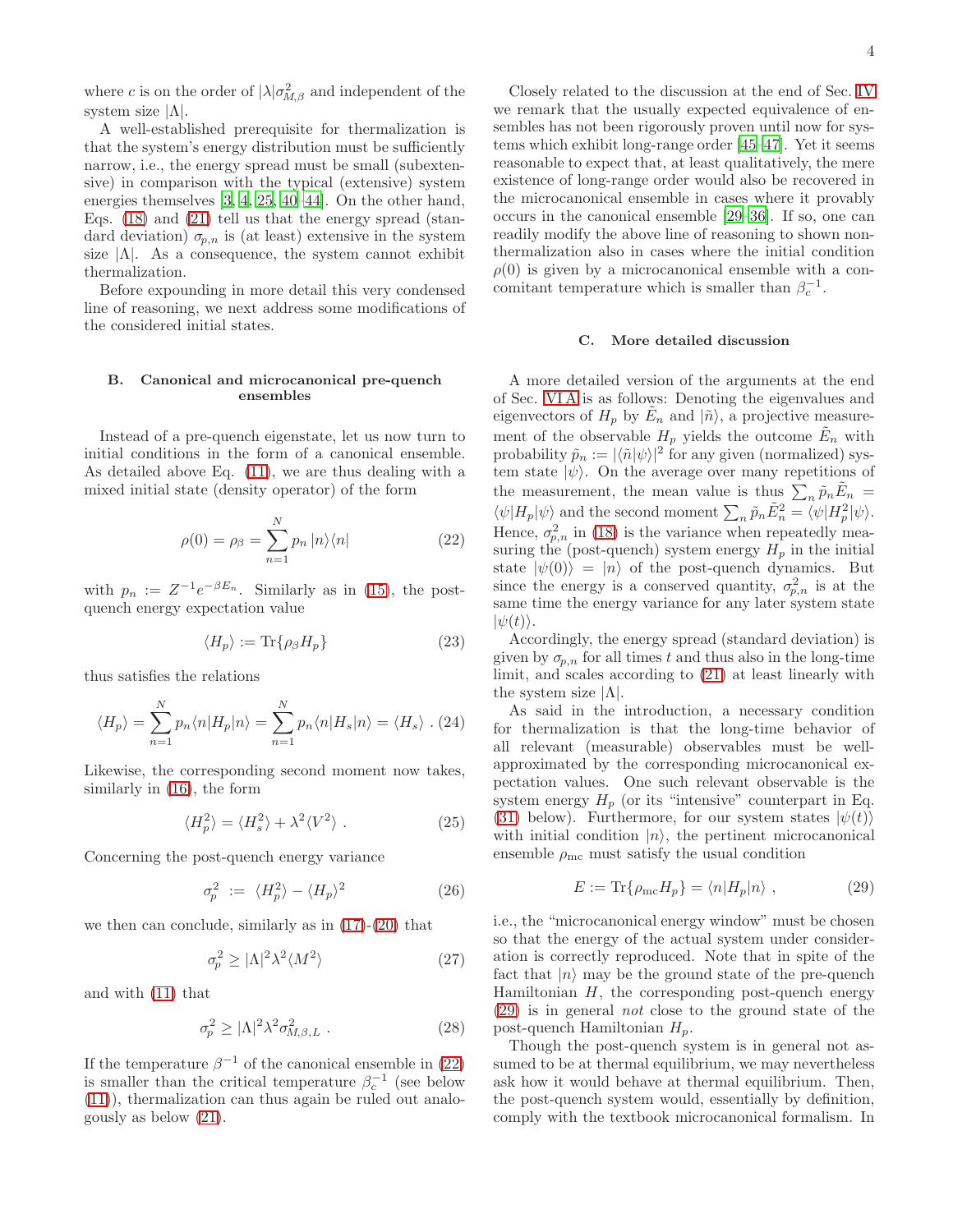particular, the microcanonical energy variance

$$
\sigma_{\rm mc}^2 := \text{Tr}\{\rho_{\rm mc} H_p^2\} - E^2 \tag{30}
$$

is then known to be – also depending on the actual choice of the microcanonical energy window [\[46\]](#page-7-8) – at most on the order of  $[k_B T(E)]^2$ , where  $k_B$  is Boltzmann's constant and  $T(E)$  the microcanonical temperature corresponding to the system energy  $E$  from [\(29\)](#page-3-1). Under any reasonable "upscaling procedure", the temperature  $T(E)$ is furthermore expected to approach some finite value in the thermodynamic limit  $|\Lambda| \to \infty$  (or at least to grow slower than  $|\Lambda|$ ). Hence, the energy spread of the actual system is, according to [\(21\)](#page-2-6), incompatible with the corresponding spread  $\sigma_{\text{mc}}$  at thermal equilibrium [\[48\]](#page-7-9).

Again from a different viewpoint, let us consider the "intensive" observable (energy density)

<span id="page-4-0"></span>
$$
A := H_p / |\Lambda| \;, \tag{31}
$$

see also below  $(1)$ . Given A is a relevant (experimentally measurable) observable, the same must apply to  $A<sup>2</sup>$ . (One simply has to square the outcome of each (projective) measurement of  $A$  [\[49](#page-7-10)].) Exploiting [\(18\)](#page-2-5), [\(21\)](#page-2-6), and [\(29\)](#page-3-1)-[\(31\)](#page-4-0), one readily verifies that

$$
\langle n|A^2|n\rangle - \text{Tr}\{\rho_{\text{mc}}A^2\} = \frac{\sigma_{p,n}^2 - \sigma_{\text{mc}}^2}{|\Lambda|^2} \ge c^2 - \frac{\sigma_{\text{mc}}^2}{|\Lambda|^2} \tag{32}
$$

As before, the right hand side generically approaches a positive value for sufficiently large systems, hence the difference on the left hand side is not negligible compared to the the two expectation values themselves. In conclusion, the system does not exhibit thermalization.

As far as the non-thermalization of other observables than the energy density in [\(31\)](#page-4-0) is concerned, obtaining rigorous statements turns out to be rather difficult, while non-rigorous arguments are straightforward and still quite convincing: For simplicity, let us focus on observables A which satisfy the ETH (nonthermalization in the absence of ETH is quite common anyway). Then, the long-time average of  $\langle \psi(t)|A|\psi(t)\rangle$ is well-know [\[3](#page-6-2), [38](#page-7-2), [40](#page-7-4), [41](#page-7-11)] to be closely approximated by  $\sum_m \tilde{p}_m \mathcal{A}(\tilde{E}_m)$ , where  $\tilde{p}_m := |\langle \tilde{m} | n \rangle|^2$  are the populations of the post-quench energy levels  $|\tilde{m}\rangle$  by the initial state  $|\psi(0)\rangle = |n\rangle$ ,  $E_m$  are the corresponding post-quench eigenvalues, and  $A(x)$  is a smooth function of its argument x. Likewise, the microcanonical expectation value  $\text{Tr}\{\rho_{\text{mc}}A\}$  is closely approximated by  $\mathcal{A}(E)$ , where E is given by [\(29\)](#page-3-1). A necessary condition for thermalization is that the long-time average must be close to the microcanonical expectation value, i.e., the approximation

<span id="page-4-1"></span>
$$
\sum_{m} \tilde{p}_m \mathcal{A}(\tilde{E}_m) = \mathcal{A}(E)
$$
\n(33)

must be fulfilled very well. However, since the energy distribution of the initial state  $|n\rangle$  is not narrow according to [\(18\)](#page-2-5) and [\(21\)](#page-2-6), the deviations of  $\mathcal{A}(E_m)$  from  $\mathcal{A}(E)$  are in general not negligible on the left hand side of [\(33\)](#page-4-1), and hence the approximation will not be fulfilled sufficiently well.

In hindsight it may be worthwhile to recall that if a system thermalizes it is understood that every relevant (measurable) quantity must exhibit thermalization. In turn, in order to show non-thermalization it is sufficient that at least one measurable quantity exhibits non-thermalization. As argued above, the energy spread is such a quantity, hence our demonstration of non-thermalization is completed. Nevertheless, it is interesting to consider the behavior of other quantities, as was done in the previous paragraph. Though we were not able to show their non-thermalization with similar rigor as for the energy spread, this does not undermine [\[50\]](#page-7-12) our already completed (rigorous) demonstration of non-thermalization.

# VII. CONCLUSIONS AND COMPARISON WITH RELATED WORKS

A large class of quite common spin-lattice models have been identified which do not exhibit thermalization after a quantum quench. Among them are many examples which are generally considered to be non-integrable and to obey the ETH. The salient point is that the pre-quench system must exhibit long-range order in the canonical ensemble (due to an underlying spin-flip symmetry), hence an analogous property is inherited by exponentially many pre-quench eigenstates (including the ground state), and (presumably) also by the corresponding microcanonical ensemble. Choosing one of these eigenstates or equilibrium ensembles as initial condition, and properly incorporating the concomitant order parameter into the post-quench Hamiltonian, then gives rise to a non-narrow post-quench energy distribution, which is known to be incompatible with the assumption that the system exhibits thermalization in the long run [\[3,](#page-6-2) [4,](#page-6-17) [25,](#page-6-12) [40](#page-7-4)[–44](#page-7-5)].

The general setup and reasoning in the present paper are somewhat similar to those in Ref. [\[51\]](#page-7-13), but there are also significant differences. Most importantly, the main focus of Ref. [\[51\]](#page-7-13) is on the implications of long-range order for so-called prethermalization phenomena, not on the possible absence of thermalization in the "true" longtime limit. Moreover, the present paper addresses systems which exhibit long-range order at non-vanishing temperatures, while Ref. [\[51\]](#page-7-13) mainly considers systems where long-range order is present only at zero temperature (corresponding to a quantum phase transition in the thermodynamic limit). Finally, some of the arguments adopted in Ref. [\[51](#page-7-13)] are less rigorous than in the present paper.

Note that the requirement of a narrow energy distribution in the context of thermalization is well-established. However, it would not be right to say [\[50](#page-7-12)] that, as a consequence, the requirement must always be fulfilled, nor that the requirement already implies as a more or less ob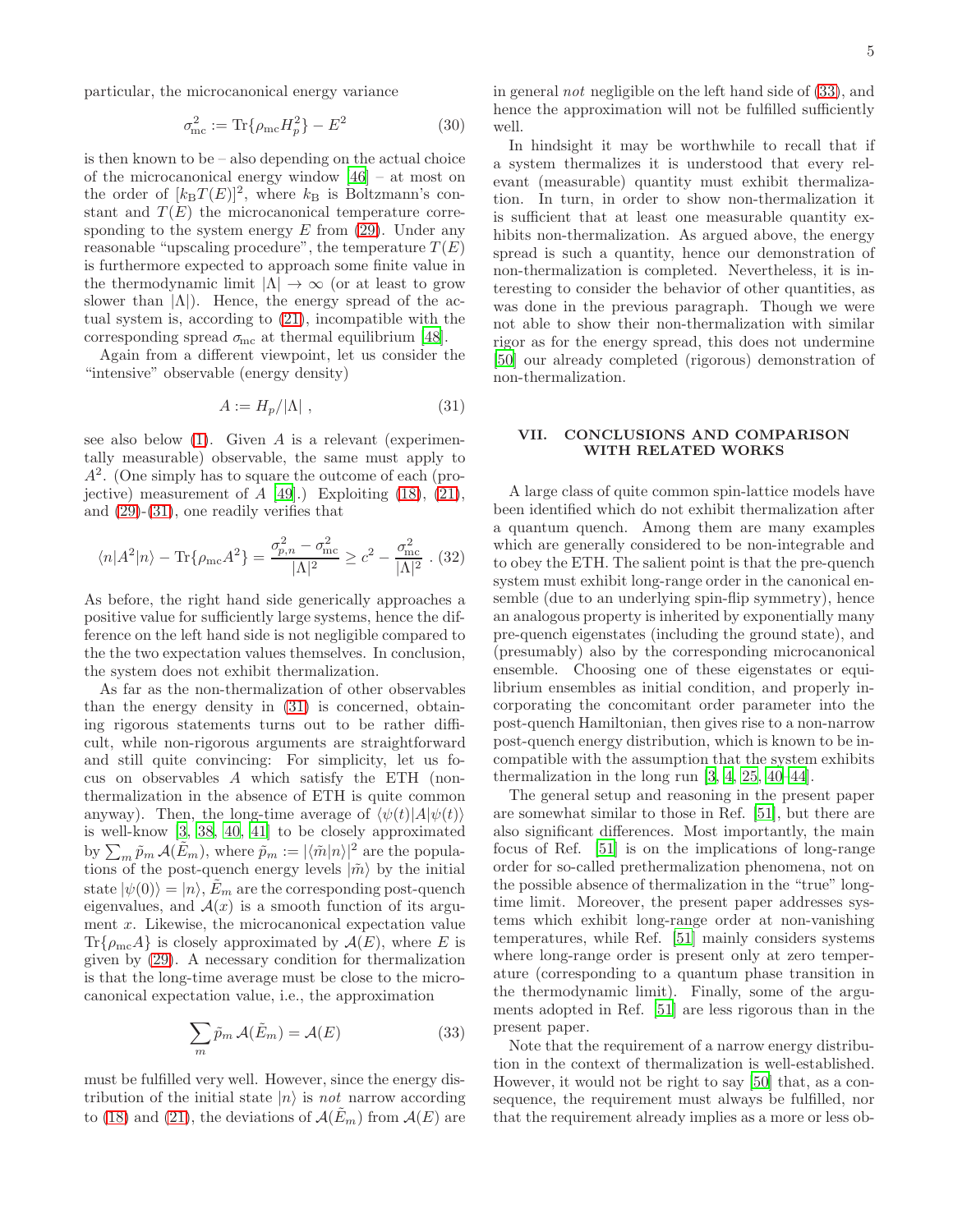vious consequence the main result of our paper, namely the existence of relevant examples with a non-narrow energy distribution.

Overall, our so-far understanding of thermalization is predominantly based on numerical evidence and nonrigorous arguments [\[3](#page-6-2)[–8\]](#page-6-3). The present main result belongs to the still rather scarce analytical statements in this context. The key ingredients for its derivation were symmetry considerations and previously established proofs of canonical long-range order for instance in Refs.  $[29-36]$  $[29-36]$ .

Incidentally, a general argument that the energy distribution must be narrow after a quantum quench has been provided in the Supplemental Information of Ref. [\[42\]](#page-7-14), however explicitly assuming "the absence of long-range correlations". A similar argument in Appendix A of Ref. [\[25\]](#page-6-12) assumes a closely-related, so-called cluster decomposition property. Apparently, both assumptions are not fulfilled by our examples. In this sense, the present paper is complementary to Refs. [\[25,](#page-6-12) [42](#page-7-14)] and numerous subsequent works which built on them.

#### Acknowledgments

Invaluable discussions with Lennart Dabelow, Jürgen Schnack, Fabian Essler, and Michael Kastner are gratefully acknowledged. This work was supported by the Deutsche Forschungsgemeinschaft (DFG) within the Research Unit FOR 2692 under Grant No. 355031190, and by the International Centre for Theoretical Sciences (ICTS) during a visit for the program - Thermalization, Many-body localization and Hydrodynamics (Code: ICTS/hydrodynamics2019/11).

# Appendix A: Eigenstates with non-negligible variance of M

Taking for granted that the order parameter M is an intensive observable, as exemplified by [\(3\)](#page-0-0) (see also below [\(11\)](#page-1-4)), there exists some finite upper bound of the operator norm  $||M^2||$  for all L. For instance, [\(3\)](#page-0-0) readily implies that  $||M^2||$  is upper bounded by  $\Lambda^{-2} \sum_{ij \in \Lambda} ||\sigma_i^z \sigma_j^z||$  and with  $\|\sigma_i^z \sigma_j^z\| \le \|\sigma_i^z\| \|\sigma_j^z\| = 1$  that  $\|M^2\| \le 1$  for all L. Without loss of generality we denote by  $\alpha$  the smallest such bound of  $||M^2||$ , implying

<span id="page-5-1"></span>
$$
\langle n|M^2|n\rangle \le a \tag{A1}
$$

for all  $n$  and all  $L$ .

Since  $\sigma_{M,\beta,L}^2$  converges to  $\sigma_{M,\beta}^2$  for large L and any given  $\beta > \beta_c$  (see below [\(11\)](#page-1-4)), we know that

<span id="page-5-2"></span>
$$
\sigma_{M,\beta,L}^2 \ge (3/4) \sigma_{M,\beta}^2 \tag{A2}
$$

for all sufficiently large L.

Finally, for any given L and  $\beta > \beta_c$ , we denote by  $I_{\beta,L}$ the set of all indices  $n$  with the property that

<span id="page-5-0"></span>
$$
\langle n|M^2|n\rangle \ge \sigma_{M,\beta}^2/2\tag{A3}
$$

and by  $N_{\beta,L}$  the number of elements contained in the set  $I_{\beta,L}$ . In other words,  $N_{\beta,L}$  represents the number of eigenstates  $|n\rangle$  with the property [\(A3\)](#page-5-0).

From now on we tacitly restrict ourselves to sufficiently large  $L$ , so that both  $(A1)$  and  $(A2)$  are fulfilled, and to temperatures  $\beta^{-1}$  below the critical temperature  $\beta_c^{-1}$ , so that  $\sigma_{M,\beta}^2 > 0$  (see below [\(11\)](#page-1-4)).

Without loss of generality we furthermore assume that the eigenvalues  $E_n$  are ordered by magnitude and that the indices  $n$  run from 1 to some upper limit  $N$  (which is exponentially large in the system size  $|\Lambda| = L^d$  for any given spin-model, but which in principle may also be infinite). Accordingly, [\(11\)](#page-1-4) implies

<span id="page-5-3"></span>
$$
\sigma_{M,\beta,L}^2 = \sum_{n=1}^N p_n \langle n | M^2 | n \rangle = K_1 + K_2 \,, \quad \text{(A4)}
$$

$$
K_1 := \sum_{n \in I_{\beta, L}} p_n \langle n | M^2 | n \rangle , \qquad (A5)
$$

$$
K_2 := \sum_{n \notin I_{\beta, L}} p_n \langle n | M^2 | n \rangle , \qquad (A6)
$$

$$
p_n := \frac{e^{-\beta E_n}}{\sum_{m=1}^N e^{-\beta E_m}}.
$$
\n(A7)

With  $(A1)$  it follows that  $K_1$  in  $(A5)$  is upper bounded by  $\sum_{n\in I_{\beta,L}} p_n a$ , and since  $E_1 \leq E_n$  and thus  $p_n \leq p_1$  for all  $n$  that

<span id="page-5-4"></span>
$$
K_1 \le \sum_{n \in I_{\beta, L}} p_1 a = p_1 a N_{\beta, L} . \tag{A8}
$$

On the other hand, since all  $n \notin I_{\beta,L}$  satisfy  $\langle n|M^2|n\rangle \leq$  $b_{\beta} := \sigma_{M,\beta}^2/2$  according to [\(A3\)](#page-5-0), we can conclude that

<span id="page-5-5"></span>
$$
K_2 \le \sum_{n \notin I_{\beta,L}} p_n b_\beta \le \sum_{n=1}^N p_n b_\beta = b_\beta = \sigma_{M,\beta}^2/2 \ . \tag{A9}
$$

With  $(A4)$ ,  $(A8)$ ,  $(A9)$  it follows that

$$
p_1 a N_{\beta,L} \ge K_1 = \sigma_{M,\beta,L}^2 - K_2 \ge \sigma_{M,\beta,L}^2 - \sigma_{M,\beta}^2 / 2 \text{ (A10)}
$$

and with [\(A2\)](#page-5-2) and [\(A7\)](#page-5-3) that

<span id="page-5-6"></span>
$$
N_{\beta,L} \geq Z \frac{\sigma_{M,\beta}^2}{4 a} \,, \tag{A11}
$$

$$
Z := \sum_{m=1}^{N} e^{-\beta (E_m - E_1)}.
$$
 (A12)

Disregarding extremely small temperatures  $\beta^{-1}$ , the number of energies  $E_n$  with the property that  $\beta(E_n E_1$ )  $\approx$  1 may be expected to grow exponentially with the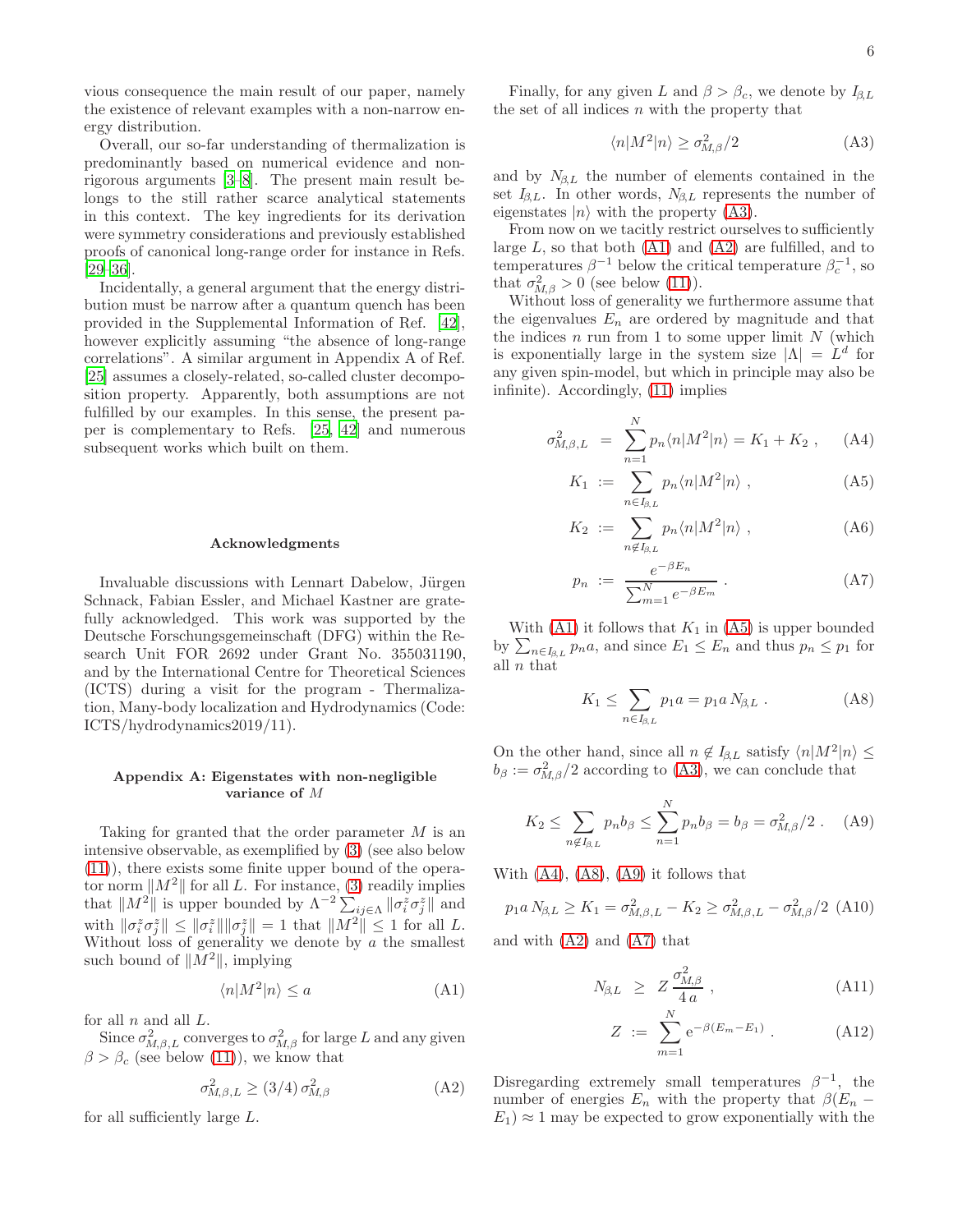system size  $L$ , hence  $Z$  will be exponentially large in  $L$ as well. Alternatively,  $Z$  in  $(A12)$  may be viewed as a canonical partition function with the natural convention that energies are measured relatively to the ground state energy  $E_1$ . Taking for granted generic thermodynamic properties, it follows that  $Z = e^{-\beta F}$ , where F is the free energy, and where  $\beta F$  is an extensive, negative quantity, implying once again that  $Z$  is exponentially large in the system size L.

On the other hand, the last factor on the right hand

- <span id="page-6-0"></span>[1] J. von Neumann, Beweis des Ergodensatzes und des H-Theorems in der neuen Mechanik, Z. Phys. 57, 30 (1929); English translation: R. Tumulka, Proof of the Ergodic Theorem and the H-Theorem in Quantum Mechanics, Eur. Phys. J. H 35 201 (2010).
- <span id="page-6-1"></span>[2] S. Goldstein and R. Tumulka, Long-Time Behavior of Macroscopic Quantum Systems: Commentary Accompanying the English Translation of John von Neumann's 1929 Article on the Quantum Ergodic Theorem, Eur. Phys. J. H 35, 173 (2010).
- <span id="page-6-2"></span>[3] L. D'Alessio, Y. Kafri, A. Polkovnikov, and M. Rigol, From Quantum Chaos and Eigenstate Thermalization to Statistical Mechanics and Thermodynamics, Adv. Phys. 65, 239 (2016).
- <span id="page-6-17"></span>[4] C. Gogolin and J. Eisert, Equilibration, thermalization, and the emergence of statistical mechanics in closed quantum systems, Rep. Prog. Phys. 79, 056001 (2016).
- <span id="page-6-11"></span>[5] T. Mori, T. N. Ikeda, E. Kaminishi, and M. Ueda, Thermalization and prethermalization in isolated quantum systems: a theoretical overview, J. Phys. B 51, 112001 (2018).
- <span id="page-6-8"></span>[6] R. Nandkishore and D. A. Huse, Many-body localization and thermalization in quantum statistical mechanics, Annu. Rev. Condens. Matter Phys. 6, 15 (2015).
- [7] M. Ueda, Quantum equilibration, thermalization and prethermalization in ultracold atoms, Nat. Rev. Phys. 2, 669 (2020).
- <span id="page-6-3"></span>[8] T. Langen, T. Gasenzer, and J. Schmiedmayer, Prethermalization and universal dynamics in near-integrable quantum systems, J. Stat. Mech. 064009 (2016).
- <span id="page-6-4"></span>[9] M. C. Banuls, J. I. Cirac, and M. B. Hastings, Strong and weak thermalization of infinite nonintegrable quantum systems, Phys. Rev. Lett. 106, 050405 (2011).
- [10] N. Shiraishi and T. Mori, Systematic construction of counterexamples to the eigenstate thermalization hypothesis, Phys. Rev. Lett. 119, 030601 (2017).
- [11] C. J. Turner, A. A. Michailidis, D. A. Abanin, M. Serbyn, and Z. Papic, Weak ergodicity breaking from quantum many-body scars, Nat. Phys. 14, 745 (2018).
- [12] C.-J. Lin and O. I. Motrunich, Exact quantum manybody scar states in the Rydberg-blockaded atom chain, Phys. Rev. Lett. 122, 173401 (2019).
- [13] A. A. James, R. M. Konik, and N. J. Robinson, Nonthermal states arising from confinement in one and two dimensions, Phys. Rev. Lett. 122, 130603 (2019).
- <span id="page-6-5"></span>[14] N. J. Robinson, A. A. James, and R. M. Konik, Signatures of rare states and thermalization in a theory with confinement, Phys. Rev. B 99, 195108 (2019).
- <span id="page-6-6"></span>[15] H. Kim, M. C. Banuls, J. I. Cirac, M. B. Hastings, and D.

side of  $(A11)$  is independent of L. Moreover, this quantity is dimensionless, positive, and generically not expected to be extremely small compared to unity (except if the temperature  $\beta^{-1}$  is very close to the critical temperature  $\beta_c^{-1}$ ).

Altogether, the number of eigenstates  $|n\rangle$ , which exhibit a non-negligible variance of  $M$  in the sense of  $(A3)$ , is given by the left hand side of [\(A11\)](#page-5-6) and is found to grow exponentially with L for any given temperature  $\beta^{-1}$ below (and not too close to)  $\beta_c^{-1}$ .

A. Huse, Slowest local operators in quantum spin chains, Phys. Rev. E 92, 012128 (2015).

- [16] C.-J. Lin and O. I. Motrunich, Quasiparticle explanation of weak-thermalization regime under quench in a nonintegrable quantum spin chain, Phys. Rev. A 95, 023621 (2017).
- [17] T. Farrelly, F. G. S. L. Brandano, and M. Cramer, Thermalization and return to equilibrium on finite quantum lattice systems, Phys. Rev. Lett. 118, 140601 (2017).
- [18] R. Mondaini, K. Mallayya, L. F. Santos, and M. Rigol, Comment on "Systematic construction of counterexamples to the eigenstate thermalization hypothesis", Phys. Rev. Lett. 121, 038901 (2018).
- [19] N. Shiraishi and T. Mori, Shiraishi and Mori reply, Phys. Rev. Lett. 121, 038902 (2018).
- <span id="page-6-7"></span>[20] C. J. Turner, A. A. Michailidis, D. A. Abanin, M. Serbyn, and Z. Papic, Quantum scarred eigenstates in a Rydberg atom chain: entanglement, breakdown of thermalization, and stability to perturbations, Phys. Rev. B 98, 155134 (2018).
- <span id="page-6-9"></span>[21] W. De Roeck and F. Huveneer, Stability and instability towards delocalization in many-body localization systems, Phys. Rev. B 95, 155129 (2017).
- [22] J. Suntajs, J. Bonca, T. Prosen, and L. Vidmar, Quantum chaos challenges many-body localization, Phys. Rev. E 102, 062144 (2020).
- [23] M. Kiefer-Emmanouilidis, R. Unanyan, M. Fleischhauer, and J. Sirker, Slow delocalization of particles in manybody localized phases, Phys. Rev. B 103, 024203 (2021).
- <span id="page-6-10"></span>[24] D. Sels and A. Polkovnikov, Thermalization through linked conducting clusters in spin chains with dilute defects, [arXiv:2105.09348](http://arxiv.org/abs/2105.09348)
- <span id="page-6-12"></span>[25] F. H. L. Essler and M. Fagotti, Quench dynamics and relaxation in isolated integrable quantum spin chains, J. Stat. Mech. 064002 (2016).
- <span id="page-6-13"></span>[26] L. Vidmar and M. Rigol, Generalized Gibbs ensemble in integrable lattice models, J. Stat. Mech. 064007 (2016).
- <span id="page-6-14"></span>[27] K. R. Fratus and M. Srednicki, Eigenstate thermalization in systems with spontaneously broken symmetry, Phys. Rev. E 92, 040103(R) (2015).
- <span id="page-6-15"></span>[28] In fact, the derivation of [\(9\)](#page-1-3) and [\(10\)](#page-1-5) only requires that  $|n\rangle$  is an eigenvector of U, not necessarily of H, and likewise for  $H_s$  in [\(13\)](#page-2-0).
- <span id="page-6-16"></span>[29] F. J. Dyson, Existence of a phase-transition in a onedimensional Ising ferromagnet, Commun. Math. Phys. 12, 91 (1969)
- [30] F. J. Dyson, E. H. Lieb, and B. Simon, Phase transitions in quantum spin systems with isotropic and nonisotropic interactions, J. Stat. Phys. 18, 335 (1978).